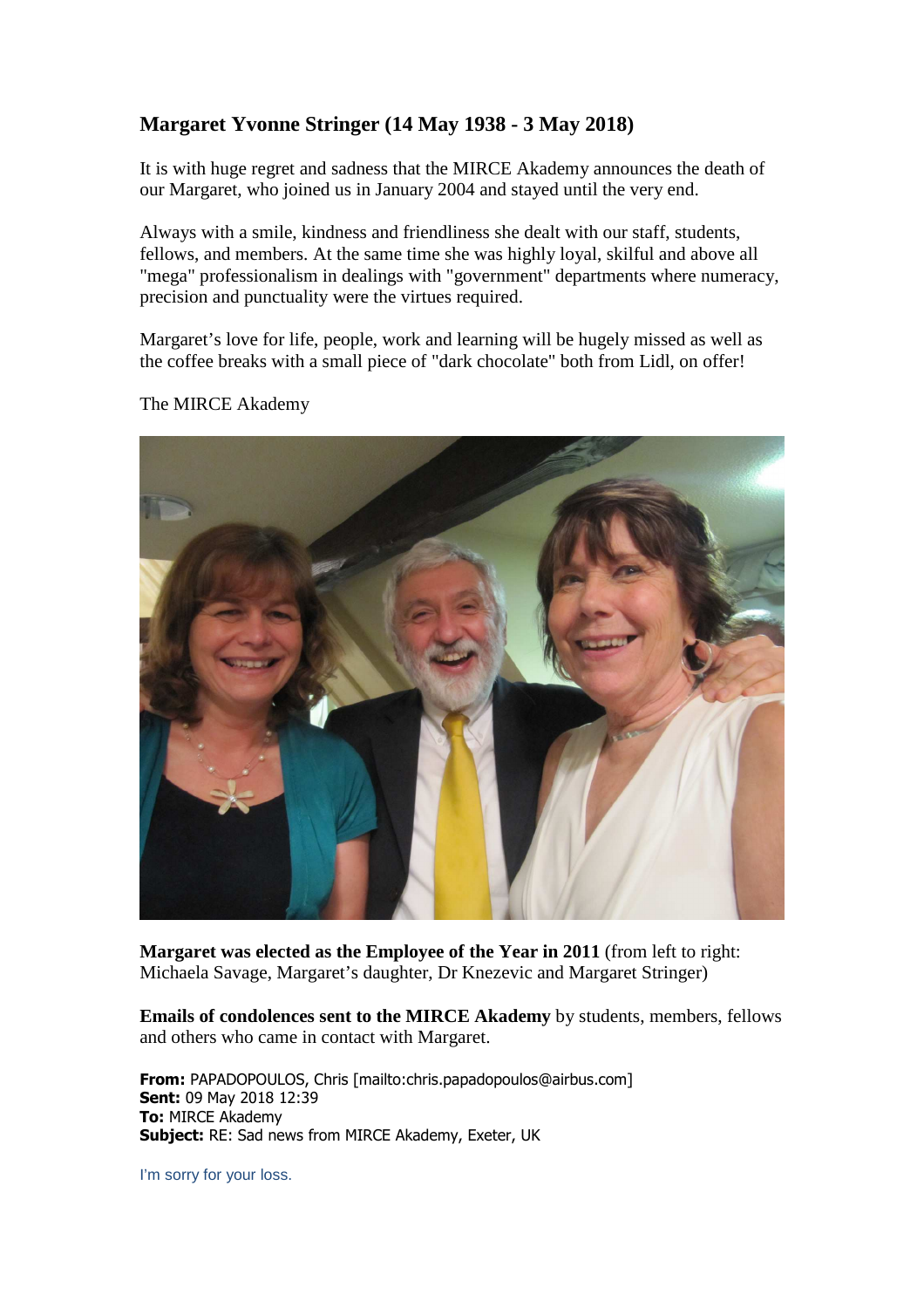Airbus Operations Limited, a company registered in England and Wales, registration number, 3468788. Registered office: Pegasus House, Aerospace Avenue, Filton, Bristol, BS34 7PA, UK.

From: Mulholland, Alexander (Leonardo, UK) [mailto:alexander.mulholland@leonardocompany.com] Sent: 09 May 2018 13:00 To: 'JK (jk@mirceakademy.com)' Subject: RE: Sad news from MIRCE Akademy, Exeter, UK [General Use]

Dear Dr Knezevic,

I am profoundly sorry to hear the news of Margaret's passing. My sincere condolences to you and her family and my thoughts are with you all. I know she did a mountain of work for you and I am sure she will be sorely missed by all who were close to her.

Please pass on my condolences to the family and I hope that in time the memories will return to those happy thoughts of time enjoyed.

With my deepest respect.

Alex

Alex Mulholland BSc (Hons) CEng MIET SFMA Airborne & Space Systems Division Head of Supportability Engineering (Edinburgh)

**From:** GROSS Jurgen [mailto:jurgen.gross@nspa.nato.int] **Sent:** 09 May 2018 13:06 **To:** MIRCE Akademy **Subject:** RE: Sad news from MIRCE Akademy, Exeter, UK

#### Classification: NATO UNCLASSIFIED

#### Dear Mirce,

I am very sorry to hear the sad news. Please extend my sincere condolences to her family, but also to all of you, as her loss hearts as she was part of the MIRCE family. Although part of life, it will never become "business as usual". Which is good. It makes us think twice not to take things for granted. Regards Jürgen

**From:** Polly Vacher [mailto:pvacher@aol.com] **Sent:** 09 May 2018 13:31 **To:** jk@mirceakademy.com **Subject:** RE: Sad news from MIRCE Akademy, Exeter, UK

Dear Mirce So sad to hear this news. Love Polly

**From:** Francis Chinyama [mailto:francis.chinyama@gmail.com] **Sent:** 09 May 2018 13:31 **To:** MIRCE Akademy **Subject:** Re: Sad news from MIRCE Akademy, Exeter, UK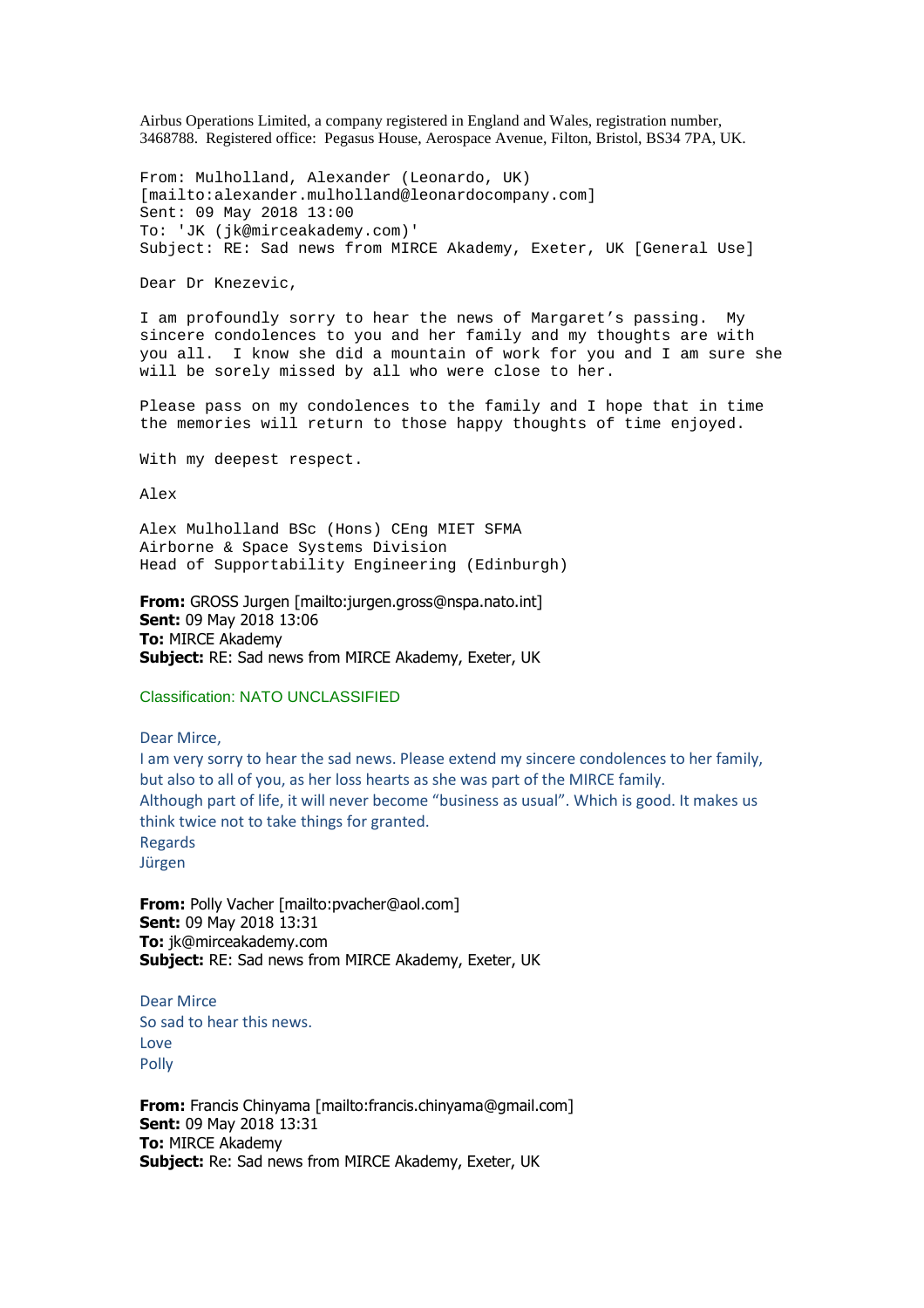Dear Mirce, I am sorry about the passing of Margaret. May God bless you and the family at this time. Warm regards, Francis

**From:** Zaczyk Ian [mailto:ian.zaczyk@leonardocompany.com] **Sent:** 09 May 2018 13:31 **To:** MIRCE Akademy **Subject:** RE: Sad news from MIRCE Akademy, Exeter, UK

Dr K,

Really sad news. She was always very friendly, helpful and professional in all my dealings with her. I'm sure she will be extremely missed by many. Best regards, Ian

**From:** sue paine [mailto:sep.rbh@outlook.com] **Sent:** 09 May 2018 13:47 **To:** jk@mirceakademy.com **Subject:** Re: Sad news from MIRCE Akademy, Exeter, UK

Hello DrK

Very sorry to hear your news, I didn't realise that she was so poorly. I am sure you will miss her greatly as she was a great addition to your business. Kindest regards Sue

**From:** CINI, Paul [mailto:paul.cini@airbus.com] **Sent:** 09 May 2018 14:08 **To:** MIRCE Akademy **Subject:** RE: Sad news from MIRCE Akademy, Exeter, UK

Dr K, Sorry to hear about the loss of your close colleague, Take care, Paul

**From:** Vig, Shammi [mailto:Shammi.Vig@cobham.com] **Sent:** 09 May 2018 14:34 **To:** MIRCE Akademy **Subject:** RE: Sad news from MIRCE Akademy, Exeter, UK

## **COBHAM PRIVATE**

Mirce,

This is indeed sad news and for Margaret having worked with you for so many years it must feel like you have lost a member of your family. My deepest condolences to you and her family. Warm regards,

### **Shammi Vig**

Senior ILS Engineer Cobham Antenna Systems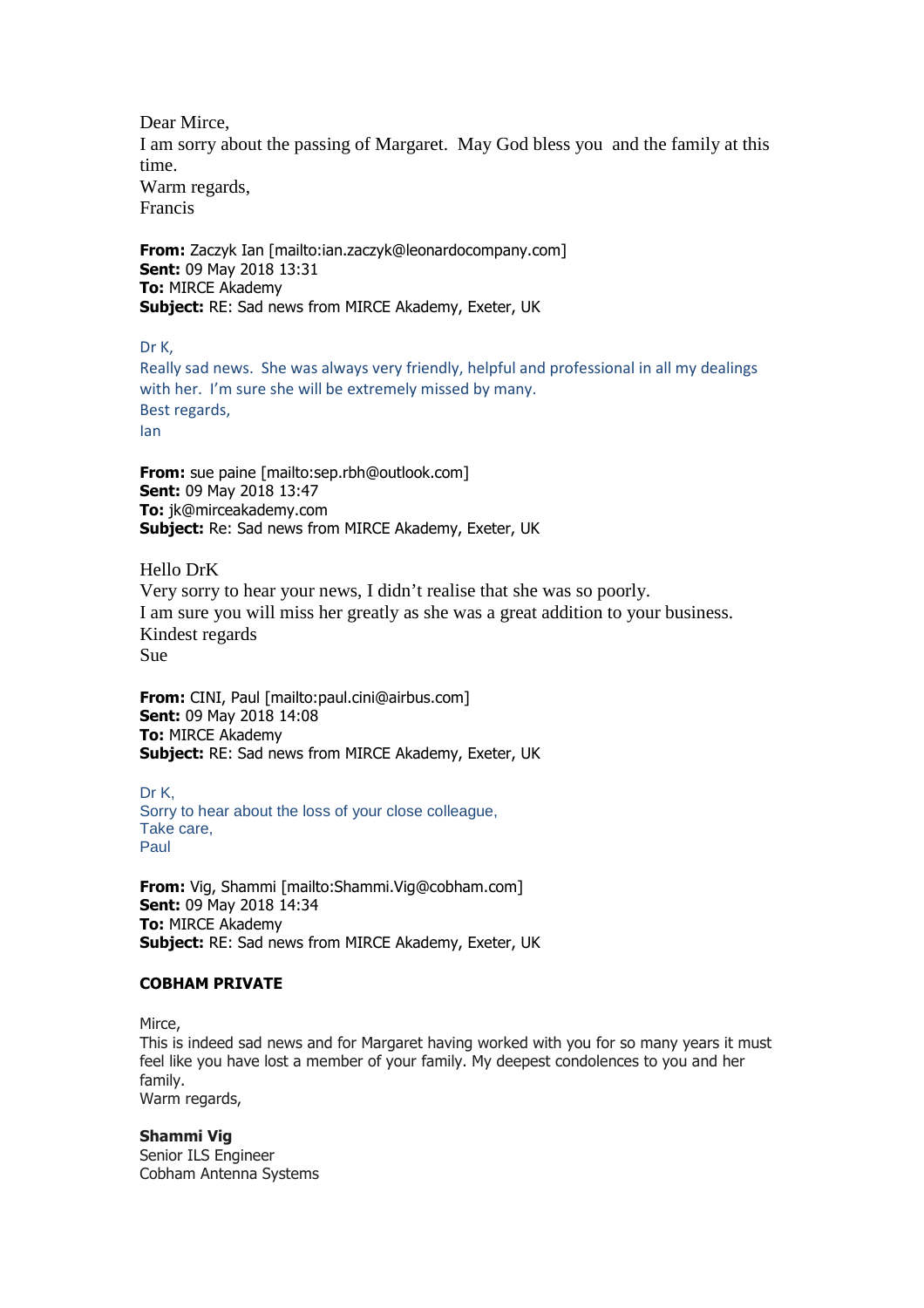T : +44 (0) 1628 498069 M : +44 (0) 7981 147697 shammi.vig@cobham.com

**From:** Orlando Chiarello [mailto:orlando.chiarello@secondomona.com] **Sent:** 09 May 2018 15:46 **To:** 'MIRCE Akademy' **Subject:** R: Sad news from MIRCE Akademy, Exeter, UK

Dear all at MIRCE Akademy, It's very sad to know about the passing of Margaret. She was a very nice person and a great professional. We will certainly miss her. Please accept my deepest condolences and sympathies. Orlando

**From:** Dr Jasper L. Coetzee [mailto:jasper.coetzee@m-tech.co.za] **Sent:** 09 May 2018 16:13 **To:** MIRCE Akademy **Subject:** Re: Sad news from MIRCE Akademy, Exeter, UK

Dear Mirce Akademy,

I am sincerely sorry for your loss. This is a rare achievement, working effectively at such an age! Please convey our condolences to all involved.

Regards,

Dr Jasper L. Coetzee Managing Director jasper.coetzee@m-tech.co.za Tel: +27 (0)16 932 1629 Mobile: +27 (0)82 414 0640 Fax: +27 (0)16 932 2810 GPS: 26.73585<sup>o</sup> S, 27.82815<sup>o</sup> E



Training website: http://www.terotechnica.com Company website: http://www.m-tech.co.za Sending files to me: https://www.hightail.com/u/jaspercoetzee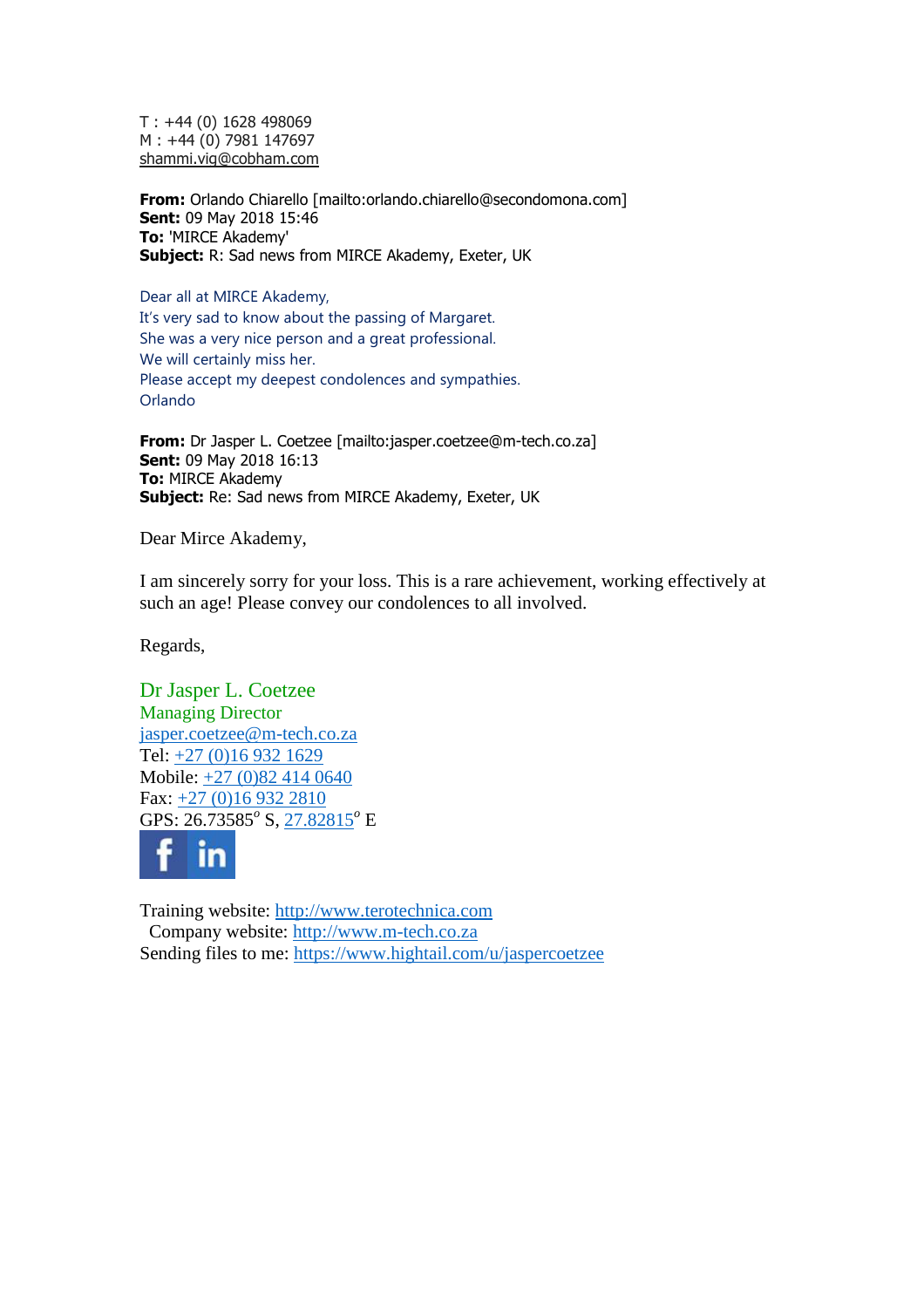







**From:** Flower, John [mailto:J.Flower@warwick.ac.uk] **Sent:** 10 May 2018 10:59 **To:** MIRCE Akademy **Subject:** RE: Sad news from MIRCE Akademy, Exeter, UK

Mirce, Sorry to hear the sad news about Margaret I'm sure you will really miss her contribution to MIRCE. Hope all goes well with you and Lynn. Best, John

**Additional info, from Mirce:** Professor Flower has the Director of the School of Engineering at Exeter University and then at Warwick University.He is closely interested in the work of the MIRCDE Akademy, as I consider him as my "academic" father

**From:** Gordana Golubovic [mailto:gogolubovic0@gmail.com] **Sent:** 09 May 2018 19:22 **To:** jezdimir knezevic **Subject:** Re: Sad news from MIRCE Akademy, Exeter, UK

Eeee, ba mi je zao, fina, dobra Margaret, samo desetak dana do 80 rodjendana. Pozdravi puno porodicu i izjavi im saucesce u nase ime, molim te. Divni ljudi. cmooooooooookkkk

**Additional info, from Mirce:** This one is from my sister whom you all met at the lunch in Bickleigh about 7 years ago. She is saying that Margaret was great person and it is huge pity that it happened just a few days before 80th birthday. Also, she asked me to pass condolences to you and the love from her family and my father.

**From:** Tony Martin [mailto:tpma2d@virginmedia.com] **Sent:** 11 May 2018 09:50 **To:** MIRCE Akademy **Subject:** Re: Sad news from MIRCE Akademy, Exeter, UK